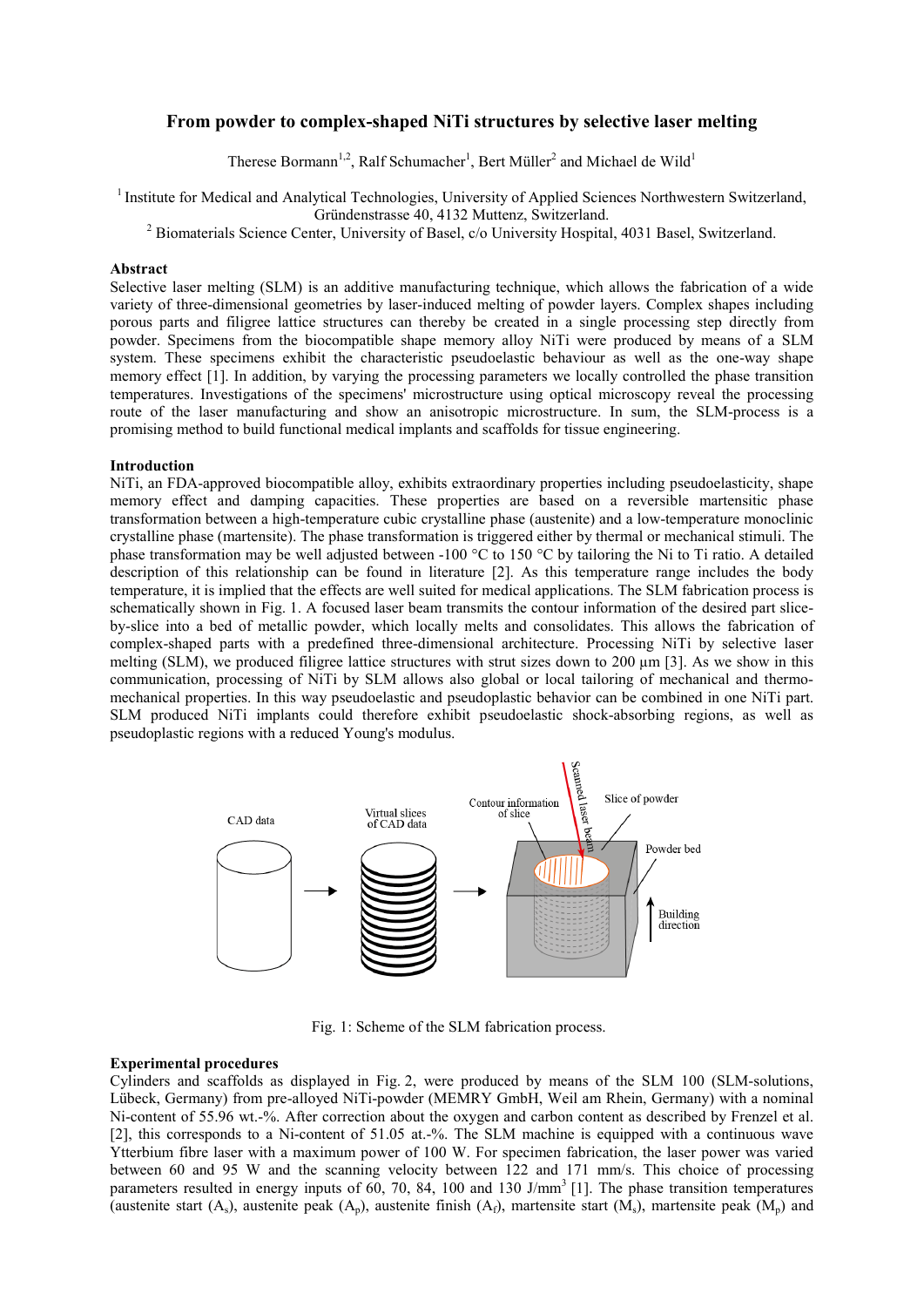martensite finish  $(M_f)$ ) were determined using differential scanning calorimetry (DSC 30, Mettler-Toledo) with a heating rate of 10 K/min. The oxygen content of NiTi cylinders built at 60, 70, 84 and 100 J/mm<sup>3</sup> and the powder was measured by inert gas fusion method (Galileo G8, Bruker, Karlsruhe, Germany). Mechanical properties of the scaffolds were determined at room temperature by compression tests using a universal testing machine (Z100, Zwick/Roell, Ulm, Germany). The strain was measured via the machine traverse displacement. The preparation of the specimens for microstructure characterization included cutting, embedding, grinding, mechanical polishing, electro-polishing and etching. The electrolyte for electro-polishing consisted of 3 M H2SO4 in 1:1 ethanol-methanol. Etching was carried out according to the protocol described by Escher et al. [5].



Fig. 2: Left: Photograph of NiTi cylinders and scaffolds, attached to the support structures on the SLM building platform. Right: CAD model of the scaffolds.

## **Results and discussion**

In SLM NiTi cylinders, the energy input was varied between 60 and 100 J/mm<sup>3</sup>. The increase of the energy input resulted in increased phase transition temperatures of up to 50 K [4]. By applying different processing parameters during the production in single specimen, gradients in the transition temperatures were induced, as exemplarily shown by the data in Tab. 1. The reason behind these altered transition temperatures is the preferential evaporation of Ni from the alloy during the processing, as the transition temperatures depend strongly on the Ni to Ti ratio [2]. In the upper part of the cylinder, which has the higher transition temperatures and was produced at 100 J/mm<sup>3</sup>, Ni should have preferentially been evaporated. Frenzel at al. provided a relationship between the Ni-content and the transition temperatures [2]. Applying these data, a difference in the Ni-content of about  $(0.11 \pm 0.06)$  at.-% between the two parts of the cylinder was found. As the SLM-produced NiTi-parts show an enlarged temperature range for the transition temperature with respect to the raw material, we used the thermodynamic equilibrium temperature  $T_0$  for the calculations, which was described by Tong and Wayman [6]. It can be obtained from

# $T_0(x_{Ni}) = (M_s(x_{Ni}) + A_f(x_{Ni})/2.$

Nevertheless, it is difficult for our SLM-produced specimens to conclude on the absolute Ni to Ti ratio from the transition temperatures as the broad temperature range for the phase transition might be caused by inhomogeneous Ni and Ti distributions within the specimens. In addition, the raw material used (prior to atomization) does not exactly match the relationships used for the calculations.

Considering the impurity uptake, we found increased oxygen contents from  $(0.075 \pm 0.004)$  wt.-% in the powder to  $(0.092 \pm 0.009)$  wt.<sup>-9</sup>% in the SLM fabricated specimens. The oxygen uptake is independent of the applied energy density and therefore not responsible for the shift in the phase transition temperatures.

In contrary to the dependence of the phase transition temperature on energy input in dense NiTi cylinders, in filigree scaffolds, the variation of the energy input between 60 J/mm<sup>3</sup> and 130 J/mm<sup>3</sup> did not change the phase transition temperatures. All scaffolds exhibited austenite peak temperatures between -36 °C and -24 °C, as shown in Fig. 3. Still, the increased energy input leads to a gain in the scaffold mass of about 100 mg (see Fig. 3). This mass increase is explained by the enlarged zone of powder consolidation, which gives rise to thicker lattice struts [7]. This behavior resulted in higher Young's moduli and maximal compression forces (see Fig. 4). The scaffolds exhibit pseudoelastic behavior directly after the SLM fabrication, i.e. without additional heat treatments (Fig. 5). We detected a recovery of the scaffold deformation of up to 5%, as exemplarily shown in Fig. 5. The loading-unloading curve displayed in Fig. 5 was detected using a scaffold built at 100 J/mm<sup>3</sup>.

Fig. 6 illustrates an anisotropic microstructure in SLM-built NiTi. The NiTi cylinders contain columnar grains with lengths up to several hundred micrometers (Fig. 6a). This anisotropy is caused by epitaxial grain growth along the heat transfer, which corresponds to the building direction [8]. Perpendicular to the building direction,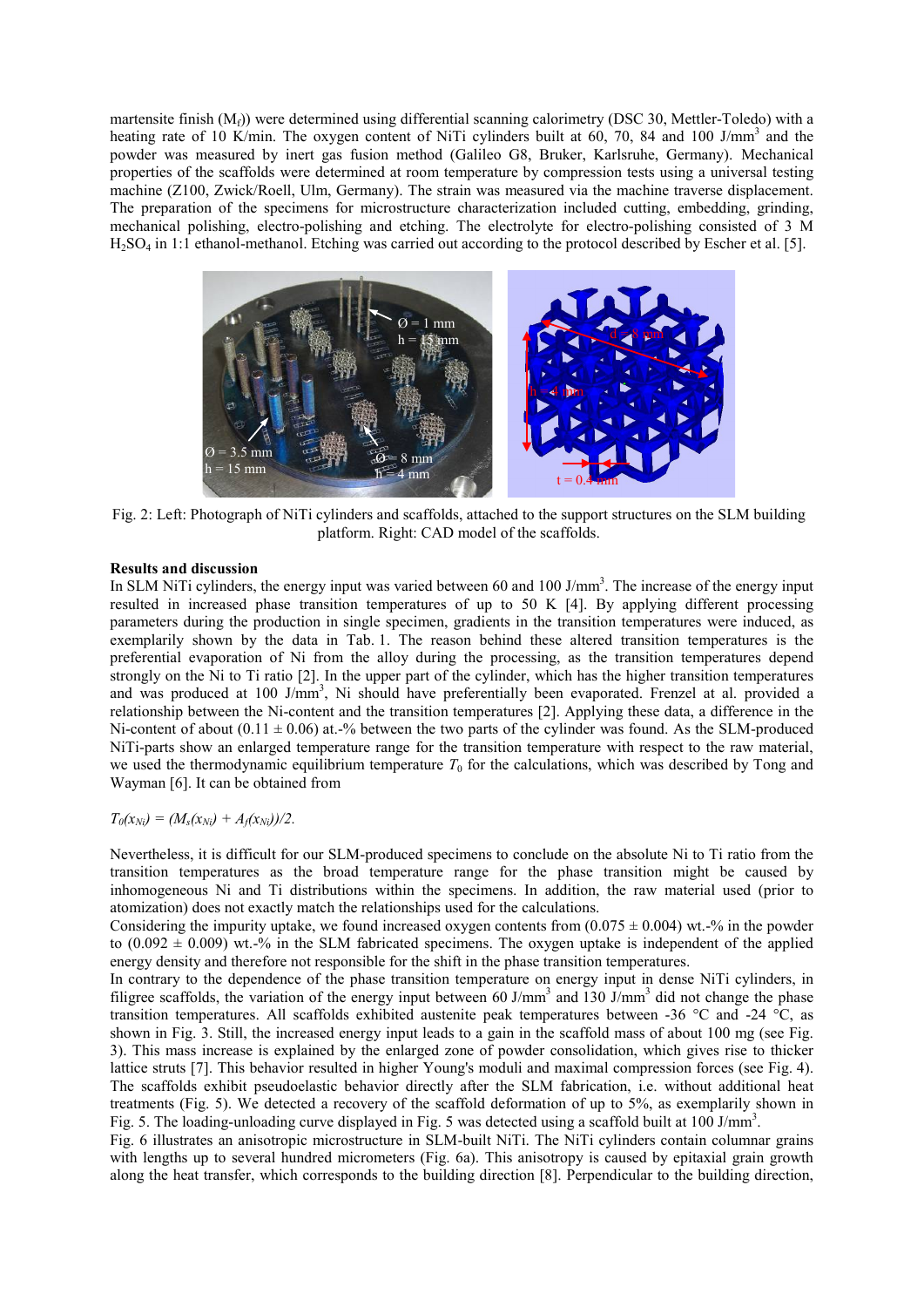the grains reach widths of up to 150 µm (see Fig. 6b). Their arrangement refers to the alternating laser route with a vector spacing of 120 µm, as indicated.

Tab. 1: Different transition temperatures in the upper and lower part of dense NiTi cylinders depending on the applied energy density.

| Energy input $[J/mm^3]$ |     | $A_s$ [ <sup>o</sup> C] | $A_p [^{\circ}C]$ | $A_f$ <sup>[°</sup> C] | $M_s$ [ <sup>o</sup> C] | $M_p [^{\circ}C]$ | $M_f$ <sup>[°</sup> C] | $T_0[^{\circ}C]$ |
|-------------------------|-----|-------------------------|-------------------|------------------------|-------------------------|-------------------|------------------------|------------------|
| 100<br>60               | 100 | $-23 \pm 2$             | $20 \pm 4$        | $41 \pm 2$             | $19 \pm 4$              | $-5 \pm 3$        | $-47 \pm 9$            | $30 \pm 4.5$     |
|                         | 60  | $-34 \pm 1$             | $-5 \pm 1$        | $27 \pm 1$             | $12 \pm 1$              | $-12 \pm 1$       | $-80 \pm 6$            | $19.5 \pm 1.5$   |



scaffolds built at different energy densities.



 Fig. 3: Mass and austenite peak temperature of Fig. 4: Maximal force and Young's modulus of NiTi scaffolds built at different energy densities.